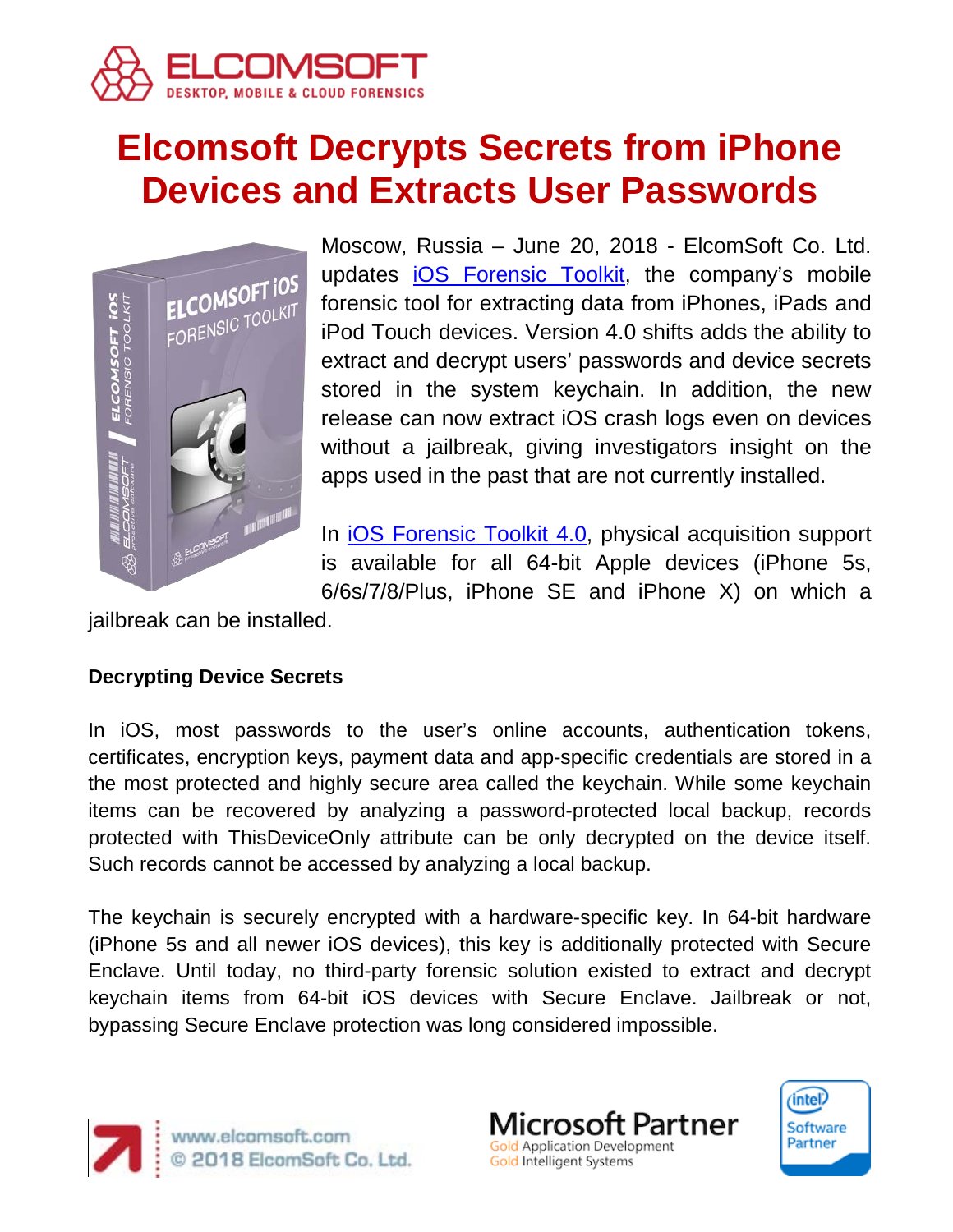

[iOS Forensic Toolkit 4.0](https://www.elcomsoft.com/eift.html) adds the ability to extract and decrypt keychain items during the course of physical acquisition, successfully bypassing Secure Enclave protection on jailbroken devices. Notably, the entire content of the keychain is decrypted including records secured with ThisDeviceOnly attribute, allowing to extract the most valuable secrets such as authentication tokens. This in turn enables investigators to access all social media and instant messaging accounts ever used on the device. The tool prevents automatic screen lock of the iOS device during the acquisition to make sure that even those records with the strongest security attributes are successfully extracted and decrypted.

### **Access to Crash Logs**

Crash logs are an important part of the evidence that are not included into a local backup but may be extractable from the device. From a forensic point of view, crash logs may contain the list of installed and uninstalled apps. Once the expert discovers a crash log entry created by an app that is no longer present in the system, an assumption can be made that the app was installed on the device at least up to the date and time specified in the crash log entry.

[iOS Forensic Toolkit 4.0](https://www.elcomsoft.com/eift.html) adds the ability to extract crash logs from iOS devices with or without a jailbreak. Access to crash logs requires a paired device or access to a valid lockdown file.

### **Streamlined Usage Experience**

In iOS Forensic Toolkit 4.0 presents a refreshed user interface offering streamlined user experience and straightforward acquisition workflow. iOS Forensic Toolkit 4.0 fully supports logical acquisition of iOS devices (with or without a jailbreak), extracting more evidence than available through iTunes backups. The tool and provides additional physical acquisition options for jailbroken devices.

### **Pricing and Availability**

Elcomsoft iOS Forensic Toolkit 4.0 is immediately available in Mac and Windows editions. North American pricing starts from \$1,499. Both Windows and Mac OS X versions are supplied with every order. Existing customers can upgrade at no charge or at a discount depending on their license expiration.